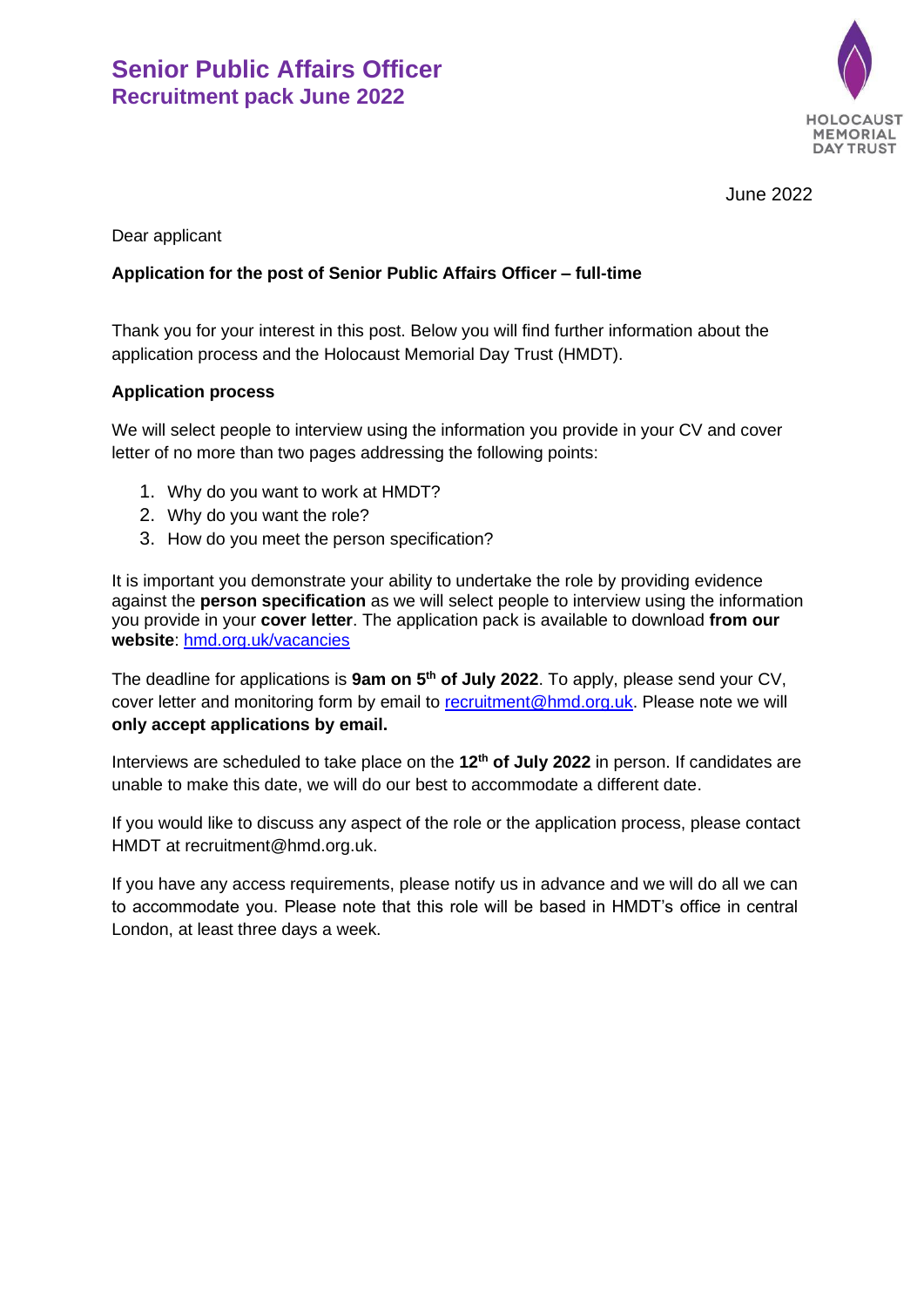# **Senior Public Affairs Officer**

#### **About Holocaust Memorial Day and Holocaust Memorial Day Trust**

Holocaust Memorial Day Trust encourages remembrance in a world scarred by genocide. We promote and support Holocaust Memorial Day (HMD) – the international day on 27 January to remember the six million Jews murdered during the Holocaust, the millions of people killed under Nazi persecution of other groups and in subsequent genocides in Cambodia, Rwanda, Bosnia and Darfur.

27 January marks the anniversary of the liberation of Auschwitz-Birkenau, the largest Nazi death camp.

The Holocaust threatened the fabric of civilisation, and genocide must still be resisted every day. Our world often feels fragile and vulnerable, and we cannot be complacent. Even in theUK, prejudice and the language of hatred must be challenged by us all.

HMD is for everyone. Each year across the UK, thousands of people come together to learn more about the past and take action to create a safer future. We know that as a result they learn more, empathise more and do more.

Together we bear witness for those who endured genocide and honour the survivors and all those whose lives were lost or changed beyond recognition.

Best wishes,

Olivian Mr. Wolden

Olivia Marks-Woldman OBE Chief Executive

PO Box 61074 London SE1P 5BX

020 7785 7029 [recruitment@hmd.org.uk](mailto:recruitment@hmd.org.uk) [hmd.org.uk](http://www.hmd.org.uk/)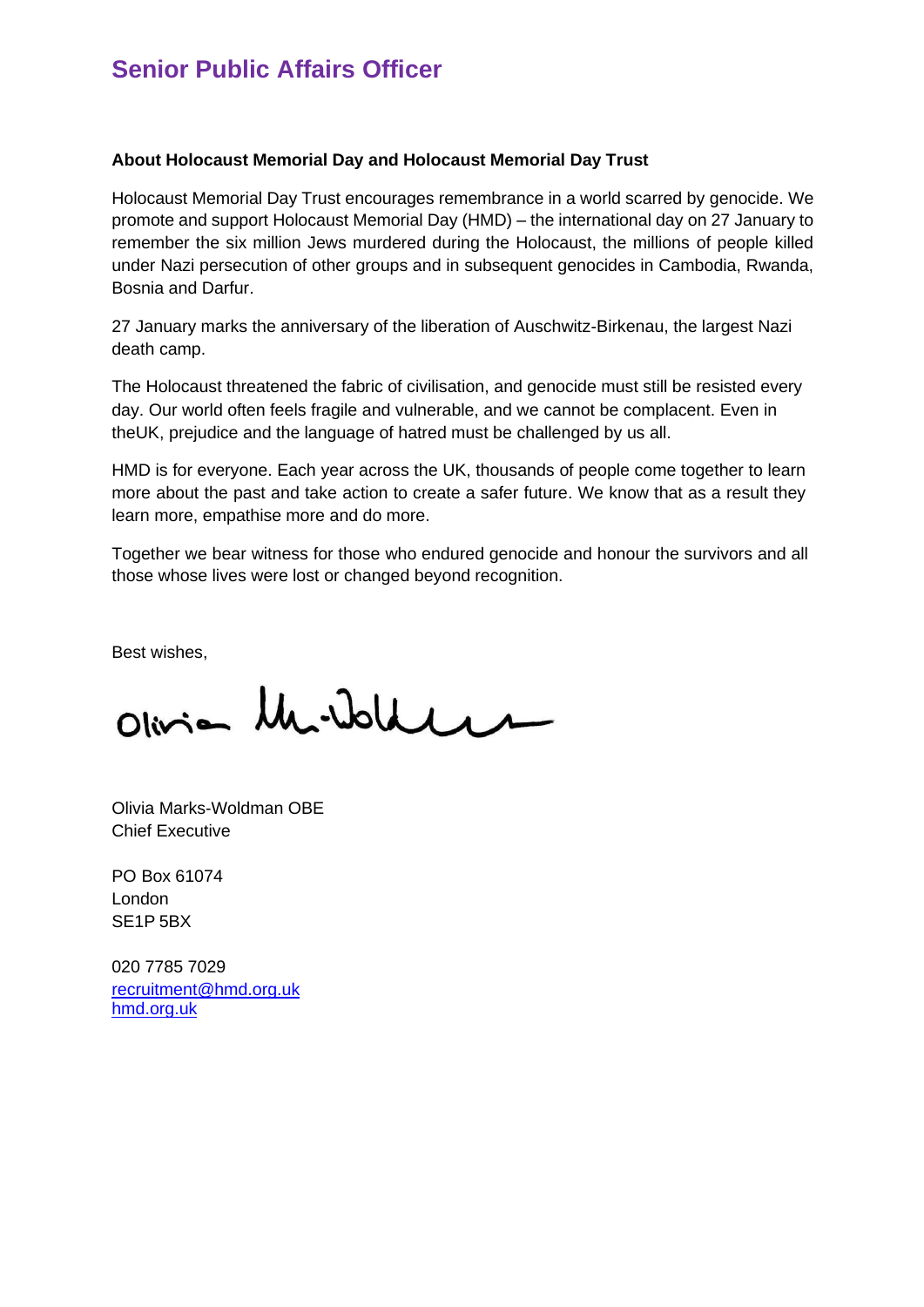# **Senior Public Affairs Officer**

| <b>Reporting to</b>    | <b>Head of Communications</b>                                           |
|------------------------|-------------------------------------------------------------------------|
| Location               | Vauxhall, central London                                                |
| <b>Starting salary</b> | £32,357                                                                 |
| <b>Salary scale</b>    | 23                                                                      |
| <b>Annual leave</b>    | 25 days per annum                                                       |
| <b>Hours</b>           | 35 hours per week                                                       |
|                        | Office hours 9am – 5pm, Monday to Friday with some flexibility.         |
|                        | Minimum of 3 days in the office                                         |
|                        | Occasional hours outside of these will be necessary for which TOIL will |
|                        | be granted                                                              |

HMDT seeks to work inclusively and with a diverse team.

### **Job purpose and role**

To lead on Holocaust Memorial Day Trust's (HMDT) strategic engagement with high profile stakeholders, increasing their understanding of and involvement in, Holocaust Memorial Day (HMD) and HMDT.

## **Main Duties & responsibilities**

- 1. Working with the Head of Communications, create and deliver the programme of strategic engagement with opinion-formers and high-profile stakeholders across the UK
- 2. Develop and implement a programme for key stakeholders to engage with local HMD activities, working closely with the Outreach team
- 3. Ensure key stakeholders are aware of HMDT and understand our work, brand, theme and key symbolism (e.g. the purple flame)
- 4. Create meaningful relationships with key UK and devolved administration parliamentarians and their offices, including through relevant APPGs
- 5. Be alert to relevant sensitive external issues and lead any HMDT responses
- 6. Support Parliamentarians to engage with annual HMD events, both national and constituency, and record their involvement
- 7. Monitor relevant policy developments and political activity to ensure HMDT staff are kept updated, and respond where appropriate

### **General**

- Support the UK HMD Ceremony
- Work as part of the HMDT team to realise the charitable aims and Holocaust Memorial Day Trust organisational strategic plan
- Undertake any other duties which may reasonably be requested